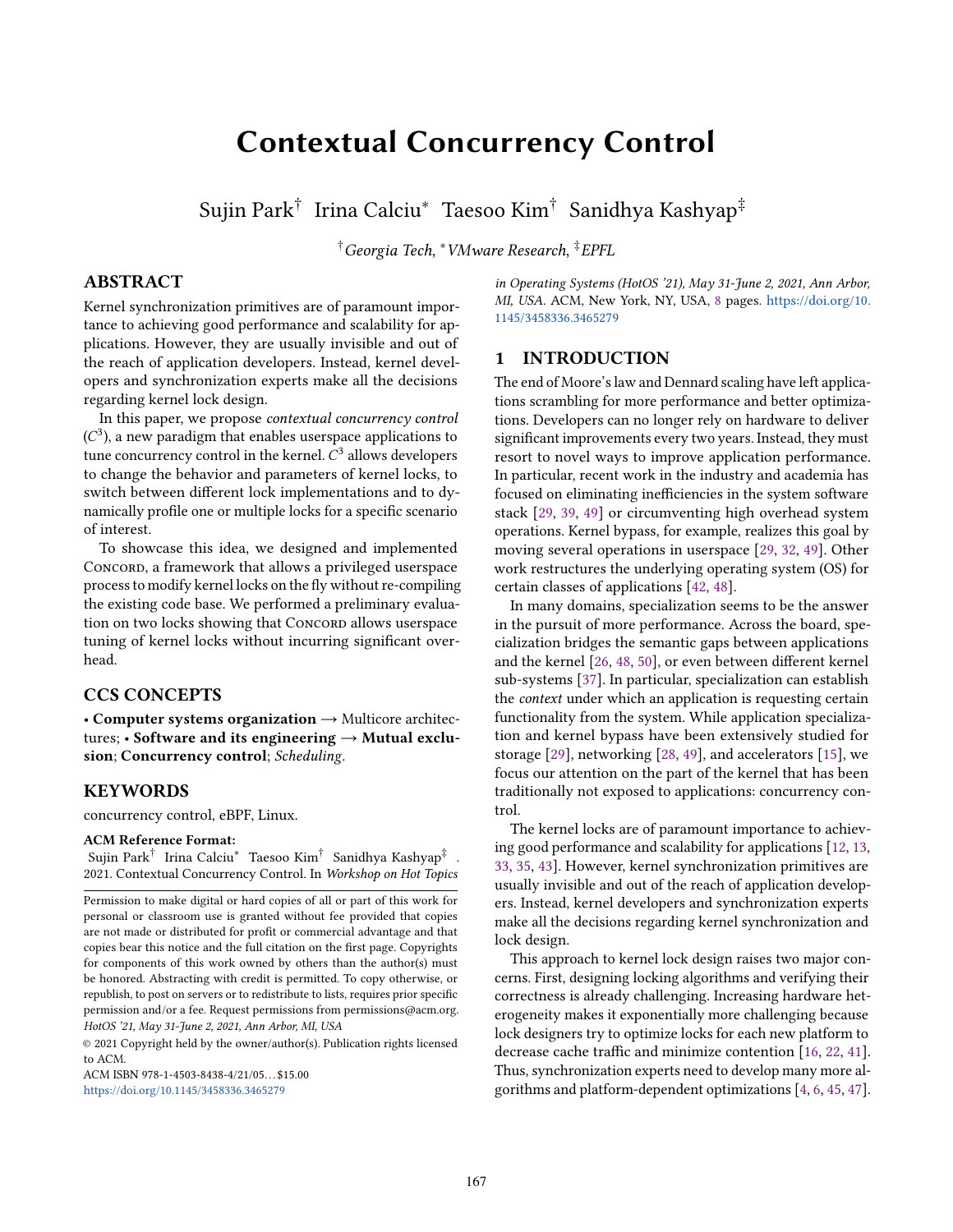Second, the locks and their developers lack awareness of the context in which the lock is operating, leading to pathological cases, such as priority inversion [\[35,](#page-7-6) [37,](#page-7-5) [43\]](#page-7-7), scheduler subversion [\[46\]](#page-7-11), and lock-holder preemption [\[36\]](#page-7-12). Prior work addressed these problems but provided only point-solutions without addressing the underlying lack-of-context issue.

In this paper, we propose contextual concurrency control  $(C<sup>3</sup>)$ , a new paradigm in which userspace applications can tune concurrency control in the kernel. For example, users can prioritize a certain task or system calls that hold a set of locks. Moreover, users can enforce hardware-specific policies, such as asymmetric multiprocessing-aware locking, and they can decide to prioritize either readers or writers, based on the given workload.  $C^3$  allows developers to tune various locks in the kernel, change their parameters and behavior, even change between different lock implementations, and dynamically profile the observed lock(s) for a specific interest (e.g., platform, workload, data distribution, etc.).

To showcase the  $C^3$  idea, we designed and implemented CONCORD, a framework that allows a privileged userspace process to modify kernel locks on the fly without recompiling the existing code base. CONCORD exposes a set of well-defined lock-based APIs and uses eBPF [\[26\]](#page-6-2) and livekernel patching [\[31\]](#page-6-12) to update locks specified by a userspace application dynamically. The APIs provided by CONCORD are designed not to break mutual-exclusion invariants for maintaining the correctness of the mutual-exclusion lock property while implementing the user-defined policies. Also, Concord enables better profiling for applications affected by a lock in the kernel. For example, using Concord an application developer can choose and profile a single contending lock, unlike with current tools, which only allow developers to profile all locks at the same time [\[56\]](#page-7-13). After profiling, the developer can specialize the locking primitive to further improve the application performance within a given context. Developers can customize the lock based on a specific hardware platform as well as a specific known application and workload.

We used CONCORD on two existing locks, SHFLLOCKS [\[33\]](#page-6-7) and BRAVO  $[20]$ . SHFLLOCK allows *lock developers* to specify lock policies, which can influence the acquisition order of the lock. CONCORD allows *application developers* to define new policies for the locks without modifying the kernel code. Our initial investigation and preliminary results are promising, showing that Concorp does not incur significant overhead when implementing known policies, such as NUMA-awareness, or prioritizing readers over writers.

Realizing  $C^3$  is challenging on various levels, which opens up interesting research directions. First, application developers require an in-depth understanding of the kernel to know the problematic locks. Second, designing and composing

policies for the locks is not straightforward. Moreover, conflicting policies can sometimes lead to worse performance and unexpected behavior. Finally, code generated from a policy can have its own overhead, which can degrade application performance.

 $C<sup>3</sup>$  not only creates the opportunity to explore kernel concurrency specialization in userspace but also opens up possibilities to explore hardware support. Moreover, we can further extend this paradigm to other forms of concurrency control mechanisms, such as optimistic locking, and relaxed synchronization mechanisms.

## 2 BACKGROUND

We first discuss various kernel extensions and kernel bypass techniques for improving application performance and later discuss locks evolution.

## 2.1 Exposing Application Semantics

Software stack specialization is now the new norm for improving application performance. The idea of co-designing the entire software stack, including the kernel, started with the Exokernel [\[23\]](#page-6-14), which proposed pushing code to the kernel for performance purposes. Corey [\[11\]](#page-6-15) proposed three new interfaces, such as shares, address ranges, and kernel cores, to improve applications scalability by avoiding kernel bottlenecks for increasing core count. Over time, even monolithic kernels, such as Linux, have started to allow userspace applications to customize the kernel behavior. Developers can now use eBPF [\[26\]](#page-6-2) to customize the kernel for tracing, security, and even for performance purposes. For example, eXpress Data Path (XDP) [\[50\]](#page-7-4) provides a programmable network data path to modify packets without compilation.

Moreover, there is an eBPF-enabled framework for accelerating some FUSE file system operations [\[8\]](#page-6-16). Besides eBPF, Linux developers are using io\_uring [\[7\]](#page-6-17), a shared-memory ring-buffer between userspace and the kernel, to expedite asynchronous IO operations. In addition, applications today can handle on-demand paging entirely in userspace with the help of userfaultfd [\[18\]](#page-6-18). Following a similar ideology, we take a step further in applying application specialization to control concurrency mechanisms of the underlying kernel, which opens up various opportunities for both lock designers and application developers.

#### 2.2 Locks: Past, Present, and Future?

Hardware is the dominant factor in determining the scalability of locks, thereby impacting applications' scalability. For instance, queue-based locks [\[41\]](#page-7-8) minimize excessive cacheline traffic when multiple threads acquire the lock at the same time. Meanwhile, hierarchical locks [\[16,](#page-6-8) [22\]](#page-6-9) use batching to minimize the issue of cache-line bouncing in today's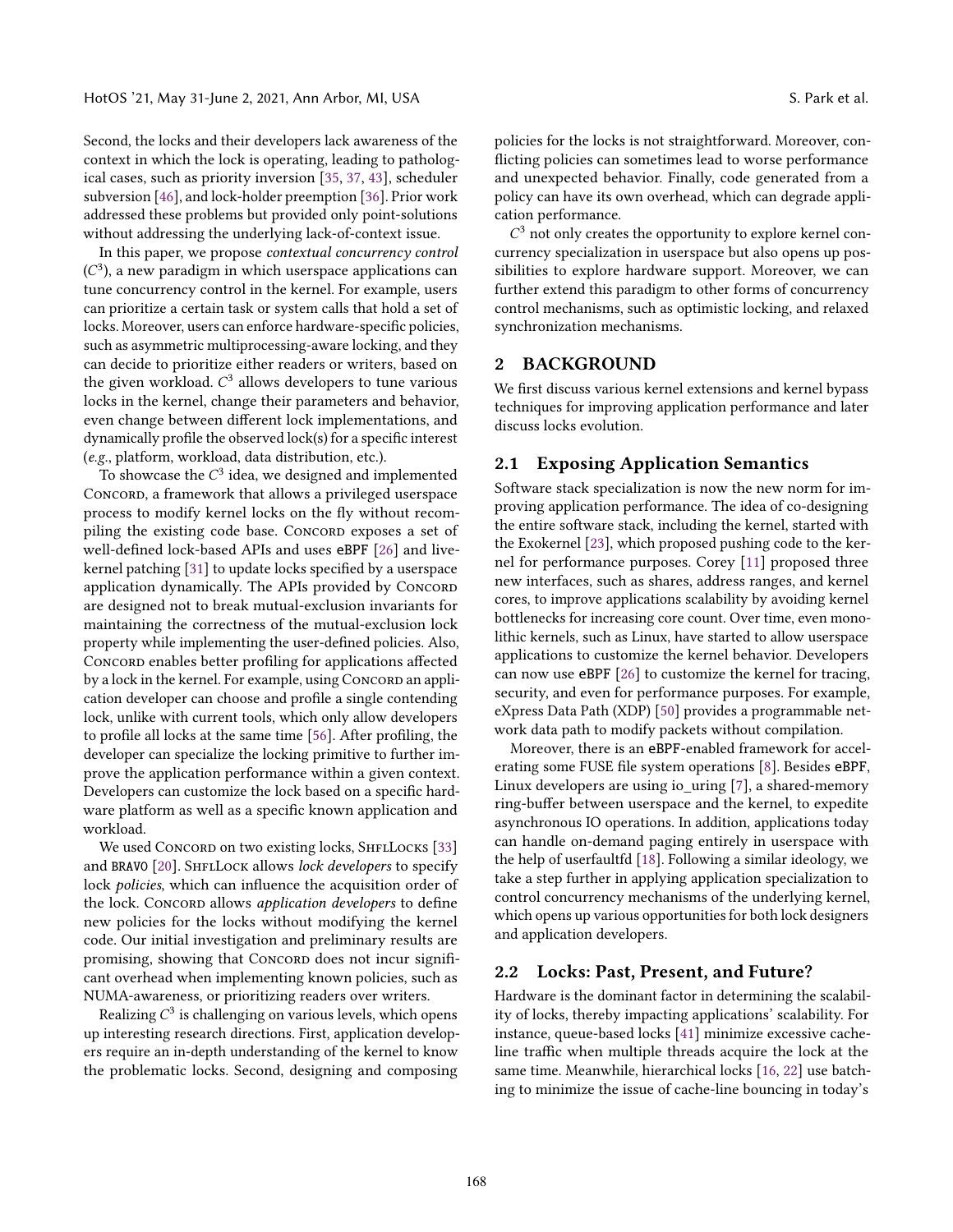machines. CNA [\[21\]](#page-6-19) and SHFLLOCK [\[33\]](#page-6-7) address the problem of hierarchical locks: memory overhead and degraded performance for a smaller number of cores. SHFLLOCK presents a new ideology of designing lock algorithms by decoupling lock-policy from implementation. Instead of reinventing new locks, it treats both hardware characteristics, such as NUMAawareness, or software behavior, such as parking threads, as policies. They introduce the notion of a shuffler that reorders the queue or modifies waiting threads' states, mostly off the critical path. Although SHFLLOCKS provides an approach to enforce policies, they try to focus on generic policies on a set of simple lock acquire/release APIs. To cater to applications' requirements, we expose a set of methods that allow application developers to define their policies in a controlled and safe manner.

## <span id="page-2-0"></span>3 USE CASES

 $C<sup>3</sup>$  enables multiple use cases that were not possible before. For example, application developers can use  $C^3$  to profile the specific kernel locks that impact a given workload and to update lock acquisition policies on the fly. We list some of the use cases that expose context to the underlying locking primitives for both performance and profiling. Although our approach is applicable to any lock design, we apply  $C^3$  to SHFLLOCK [\[33\]](#page-6-7) and we use the shuffler for enforcing policies.

## 3.1 Scheduling Threads Waiting for a Lock

The first category of use cases that we consider is re-ordering the list of threads waiting to acquire the lock according to a user-defined policy to improve performance under a certain workload. Threads waiting for the lock can be scheduled in two different manners: acquisition-aware scheduling, based on the acquisition order of the lock, and occupancy-aware scheduling, based on the time threads spend inside the critical section.

#### 3.1.1 Acquisition-aware scheduling.

Lock switching.  $C^3$  enables developers to switch among various lock algorithms. There are three prominent scenarios. (i) Switch from a neutral readers-writer lock design to a per-CPU or NUMA-based readers-intensive readerswriter design for a read-intensive workload [\[16\]](#page-6-8). Examples include page-faulting [\[35\]](#page-7-6) and enumerating files in a directory [\[43\]](#page-7-7). The other scenario is switching from a neutral readers-writer lock to a pure writers lock for a writeintensive workload; an example is creating multiple files in a directory. (ii) Switch from a NUMA-based lock design to a NUMA-aware combining approach, in which the lock holder executes the operation on behalf of a waiting thread [\[24\]](#page-6-20). This approach leads to better performance because it removes at least one cache-line transfer. (iii) Switch between

blocking and non-blocking locks or vice versa, e.g., switch blocking readers-writer lock (rwsem) to non-blocking readerswriter lock (rwlock) by switching off the parking/wakeup policy from the SHFLLOCK 's shuffler function. This approach brings two benefits: First, developers can remove the ad-hoc synchronization, such as using a non-blocking lock and implementing a parking/wakeup strategy with wait events, which is commonly used in the Btrfs file system. Second,  $C^3$ allows developers to unify the locking design by multiplexing multiple policies on the fly.

Lock inheritance. A process might acquire multiple locks to perform an operation. For example, a process in Linux can acquire up to 12 locks (e.g., rename operation), or an average of four locks to do memory or file metadata management operations. Unfortunately, this locking pattern raises a pathological case for queue-based locks, which we have observed in our experiments—some threads have to wait for a longer duration to acquire the top-level lock, which is held by another thread waiting for another lock. For example, suppose thread  $t_1$  wants to acquire two locks- $L_1$  and then  $L_2$  for an operation, while  $t_2$  only wants to acquire  $L_1$  for its operation. Since these locking protocols are FIFO-based,  $t_1$  might be at the end of the queue to acquire  $L_2$ , while  $t_2$ is waiting to acquire  $L_1$ . Thanks to  $C^3$ , a developer can provide more context to the kernel: either  $t_1$  acquires all locks together, or  $t_1$  declares which locks it already holds, so that the shuffler can give it a higher priority for acquiring the next lock  $(L_2$  in this case).

Lock priority boosting. An application might want to prioritize either a system call path or a set of tasks over others for better performance. With  $C^3$ , a developer can encode the task priority context by annotating it and pass this information to the affected locks. For a system call, the developer can share information about a set of locks and the prioritized threads on the critical path. The shuffler will then prioritize these threads over other threads waiting for the locks for the specified application.

Exposing scheduler semantics. Often, over-subscribing hardware resources, such as CPU or memory, can lead to better resource utilization, for both userspace runtime systems [\[17\]](#page-6-21), as well as virtual machines [\[55\]](#page-7-14). Although oversubscription improves hardware utilization, it introduces the issue of a double scheduling problem [\[25,](#page-6-22) [52\]](#page-7-15). The hypervisor may schedule out a vCPU being the lock holder or the very next lock waiter in a VM. With  $C^3$ , the hypervisor can expose the vCPU scheduling information to the shuffler to prioritize waiters based on their running time quota.

Adaptable parking/wake-up strategy. All blocking locks follow spin-then-park strategy, in which they park themselves after spinning for a while [\[44\]](#page-7-16). This spin time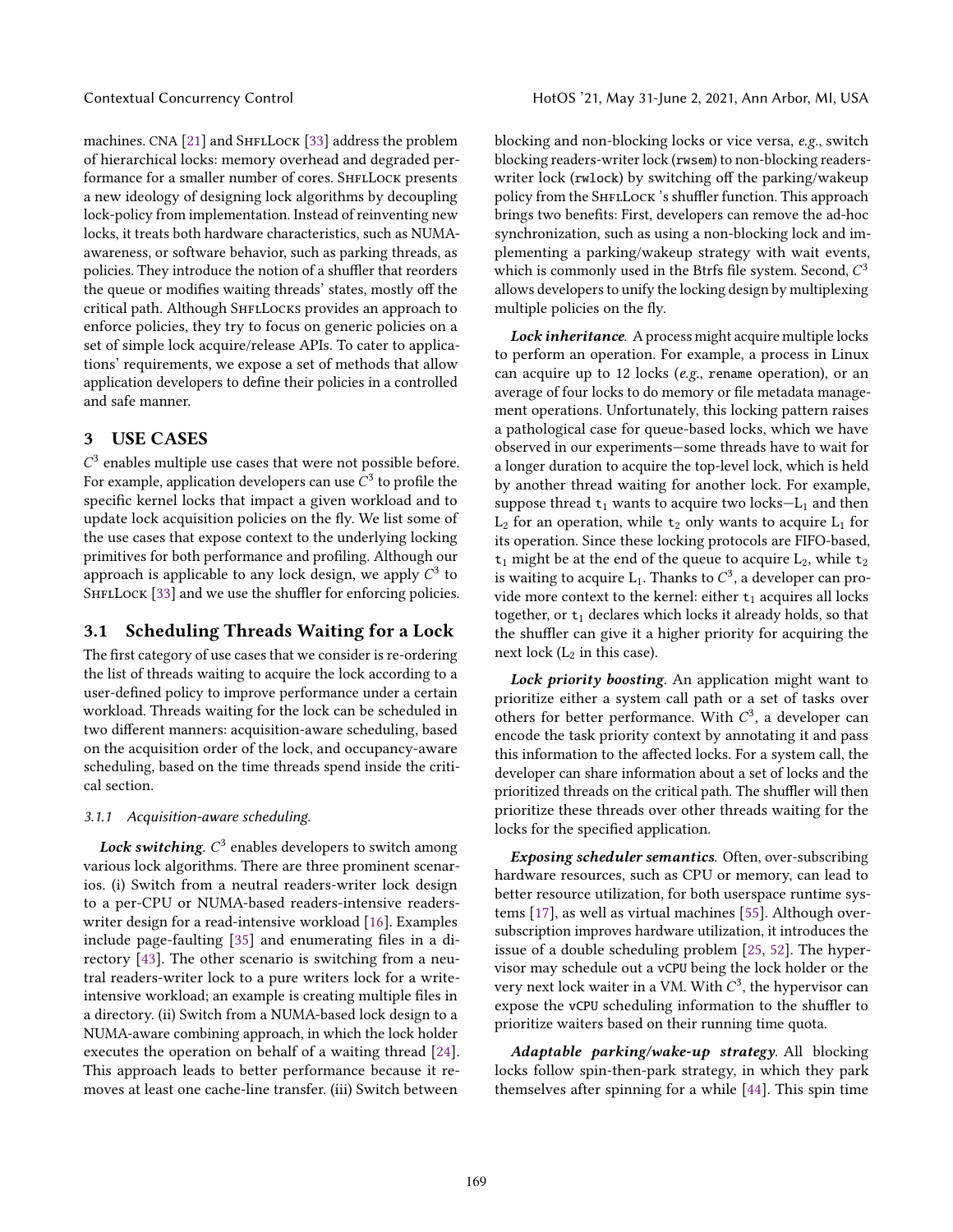is mostly ad-hoc [\[35\]](#page-7-6), i.e., waiters either spin for a certain duration based on a time quota, or keep on spinning if no tasks are present to execute. Now, application developers can expose the timing context after either analyzing the length of the critical section to minimize energy consumption and wake-up information to schedule the next waiters on time to minimize the wake-up latency. Moreover, developers can further encode sleeping information to wake up waiters right before the lock is about to be acquired to minimize long wake-up latency. This approach is also applicable for paravirtualized spinlocks [\[34\]](#page-7-17) to avoid the convoy effect [\[10\]](#page-6-23).

#### 3.1.2 Occupancy-aware Scheduling.

Priority inheritance. Priority inversion occurs when a low priority task holding a lock is scheduled out by a normal priority task, waiting for the same lock. Kim *et al.* [\[37\]](#page-7-5) illustrated this issue in the Linux IO stack: when scheduling IO requests, a normal task that wants to acquire a lock can schedule out a lower priority background task that is holding the same lock. The scheduling out of the lock holder, i.e., the background task, leads to degraded IO performance.  $C^3$  enables application developers to allow inheriting the priority of the normal task (called priority inheritance) and avoid such anomalies.

Task-fair co-operative scheduling. Patel et al. [\[46\]](#page-7-11) introduce a new class of problem, called the scheduler subversion problem, in which two tasks acquire the lock for varying time. The task with longer holding time subverts the scheduling goal of the OS. They address this problem by keeping track of the critical section length and penalizing tasks that hold the lock for a longer duration. Although this solution addresses the problem, it enforces scheduling fairness even for applications that might not benefit from it.  $C<sup>3</sup>$  allows application developers to encode this information by injecting code at exposed lock APIs and overcome the problem of scheduler subversion only when needed.

Task-fair locks on AMP machines. Asymmetric multicore processors (AMP) have varying computation capability cores in one processor [\[4,](#page-6-10) [5,](#page-6-24) [19\]](#page-6-25). The basic locking primitives used on such an architecture suffer from a type of scheduler subversion problem, and applications throughput can collapse because of the slower computing capability of weaker cores. For faster progress, developers can either assign critical locks on faster cores or reorder the queue of threads waiting to acquire the lock in such a way that improves the lock throughout.

Realtime scheduling. Similar to scheduling in realtime systems, application developers can create lock policies that always schedule threads to guarantee SLOs. Here, lock developers can design an algorithm based on the phase-fair

<span id="page-3-0"></span>

Figure 1: An overview of Concord's workflow.

property [\[14\]](#page-6-26). This approach allows us to also eliminate jitters and guarantees an upper bound on tail latency for latency-critical applications.

## 3.2 Dynamic Lock Profiling

With  $C<sup>3</sup>$ , application developers can profile information about any kernel lock, unlike current tools [\[56\]](#page-7-13), in which all locks are profiled together. The ability to select which locks to profile enables developers to profile locks at different levels of granularity. For example, they can profile all spinlocks running in the kernel, locks in a specific function, code path or namespace, or even a single lock instance. This approach benefits application developers by enabling them to understand better the underlying synchronization by profiling only the interesting parts.

In the future, a developer could also reason about performance contracts [\[30\]](#page-6-27) by encoding performance contracts that affect an application's performance due to various shuffling policies and even reason about some of the guarantees provided by a set of policies.

## 4 THE CONCORD FRAMEWORK

To demonstrate the  $C^3$  potential to improve application performance and simplify profiling kernel bottlenecks, we implemented the CONCORD framework. CONCORD modularizes decisions and behaviors used by locking functions and exposes them as APIs. By replacing these exposed APIs with user-defined code, users can customize locking functions for their needs. For example, whether to spin before joining a waiting queue can be an API so that users can make the decision. A user first writes her own code to modify lock protocols in the kernel based on her use case [\(§3\)](#page-2-0). Then CONCORD takes this code and replaces the annotated lock functions inside the kernel. This replacement can range from one lock instance to every lock in the kernel.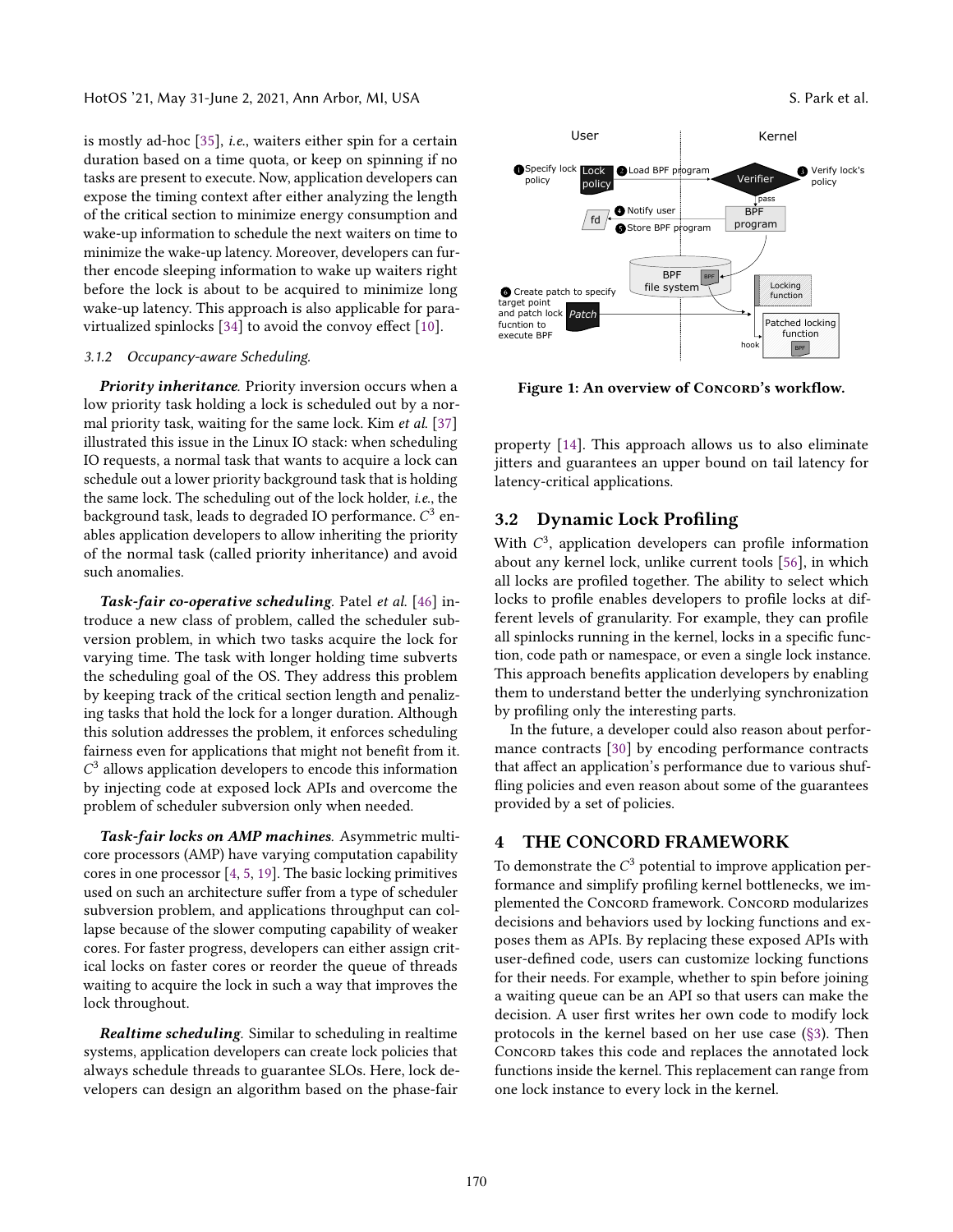<span id="page-4-0"></span>

| <b>APIs</b>                                   | Description                                            | Hazard                    |
|-----------------------------------------------|--------------------------------------------------------|---------------------------|
| bool cmp_node(lock, shuffler_node, curr_node) | Decide whether to move current node forward            | <b>Fairness</b>           |
| bool skip_shuffle(lock, shuffler_node)        | Skip shuffling on this shuffler and hand over shuffler | Fairness                  |
| bool schedule_waiter(lock, curr_node)         | Waking/parking/priority for a lock                     | Performance               |
| void lock_acquire(lock)                       | Invoked when trying to acquire a lock                  | Increase critical section |
| void lock_contended(lock)                     | Invoked when trylock failed and need to wait           | Increase critical section |
| void lock_acquired(lock)                      | Invoked when actually acquired a lock                  | Increase critical section |
| void lock_release(lock)                       | Invoked when release a lock                            | Increase critical section |

Table 1: APIs and their potential hazards provided by Concord with SHFLLocks.

## 4.1 Overview

[Figure 1](#page-3-0) shows the workflow of Concord. A user specifies a lock policy  $(①)$ , which the eBPF verifier validates after compilation, considering both eBPF restrictions and mutual exclusion safety properties  $(②, ③)$ . Then the verifier notifies the user of the verification outcome  $(①)$  and, in case of success, stores the compiled eBPF code in the file system  $\left( \bigcirc \right)$ . Finally, CONCORD uses the livepatch module [\[31\]](#page-6-12) to replace the annotated functions for the specified locks $(③)$ .

### 4.2 Safety and APIs

Although the onus lies on the user, CONCORD provides various APIs to support flexible implementation of locking policy while ensuring safety. The underlying implementation of Concord relies on eBPF to modify kernel locks. By using eBPF and the lock APIs [\(Table 1\)](#page-4-0), users implement their required policies for a set of lock instances in the kernel. A user can encode multiple policies [\[33\]](#page-6-7) in a C-style code, which is translated into native code and is checked by an eBPF verifier for safety. The verifier performs symbolic execution before loading the native code into the kernel, such as memory access control or allowing only whitelisted helper functions.

In addition to the eBPF verifier, Concord provides more safety properties with respect to locks. [Table 1](#page-4-0) presents an example of CONCORD APIs to manipulate SHFLLOCKS and their potential side effects on pathological policy. SHFLLOCKS is a suitable target to introduce our framework as it has separate lock acquiring phase and a phase for reordering waiting queue.

The first two APIs customize shuffling behavior for a waiting queue. cmp\_node() function returns a boolean result that is used as a comparison function when reordering waiting nodes of a lock. A user relies on this function to compare the current node and the shuffler node to whether reorder the current node. For example, a user can define a NUMA-aware policy by grouping waiters from the same socket. On the other hand, one can design scheduler cooperative lock [\[46\]](#page-7-11) by giving less priority to nodes by prioritizing nodes with small critical section length. Although users can incorrectly

implement policy that may break fairness guarantees, our runtime checks ensure the correct mutual exclusion properties. Moreover, the kernel does not have any liveness of deadlock issues because our APIs, such as cmp\_node() does not modify the locking behavior but only returns the decision for moving a node. Our second API, i.e., skip\_shuffle(), is called right before the shuffling phase that decides whether to skip shuffling for current shuffler.

The last four APIs are designed for lock profiling. They enable developers to profile their locks in fine-grained manner by implementing the desired behavior for each invocation. Although they do not alter the behavior of the locking function, heavy profiling policies can increase the length of critical sections, thereby leading to performance degradation.

In addition to CONCORD APIs, we can further introduce additional invariants to guarantee further safety of lock algorithms. For example, statically bounding the number of shuffling rounds minimizes starvation, while comparing the length of the waiting node before and after the shuffling phase ensures that the linked list is correct.

Although our APIs allow developers to compose multiple policies for various use cases [\(§3\)](#page-2-0), we rely on eBPF because of its maturity and well defined interfaces that allow us to not only implement such policies easily but also are already a standard that are regularly used by developers. For example, we use eBPF helper functions [\[1\]](#page-6-28), such as CPU ID, NUMA ID and time along with its map data structure to store information at runtime. Moreover, eBPF exposes the functionality of chaining multiple eBPF programs, which users can use for composing policies. Finally, we also rely on livepatching shadow data structures [\[2\]](#page-6-29) for modifying data structures that are used by locking primitives. For example, we can extend the node data structure of the queue based lock with extra information for encoding information for specific use cases.

## 5 PRELIMINARY EVALUATION

We evaluate the overhead of the CONCORD framework by comparing the overhead of dynamically changing lock designs using CONCORD with the pre-compiled versions of the same locks. We evaluate on an eight-socket, 80-core machine, and modify two lock algorithms: BRAVO [\[20\]](#page-6-13) and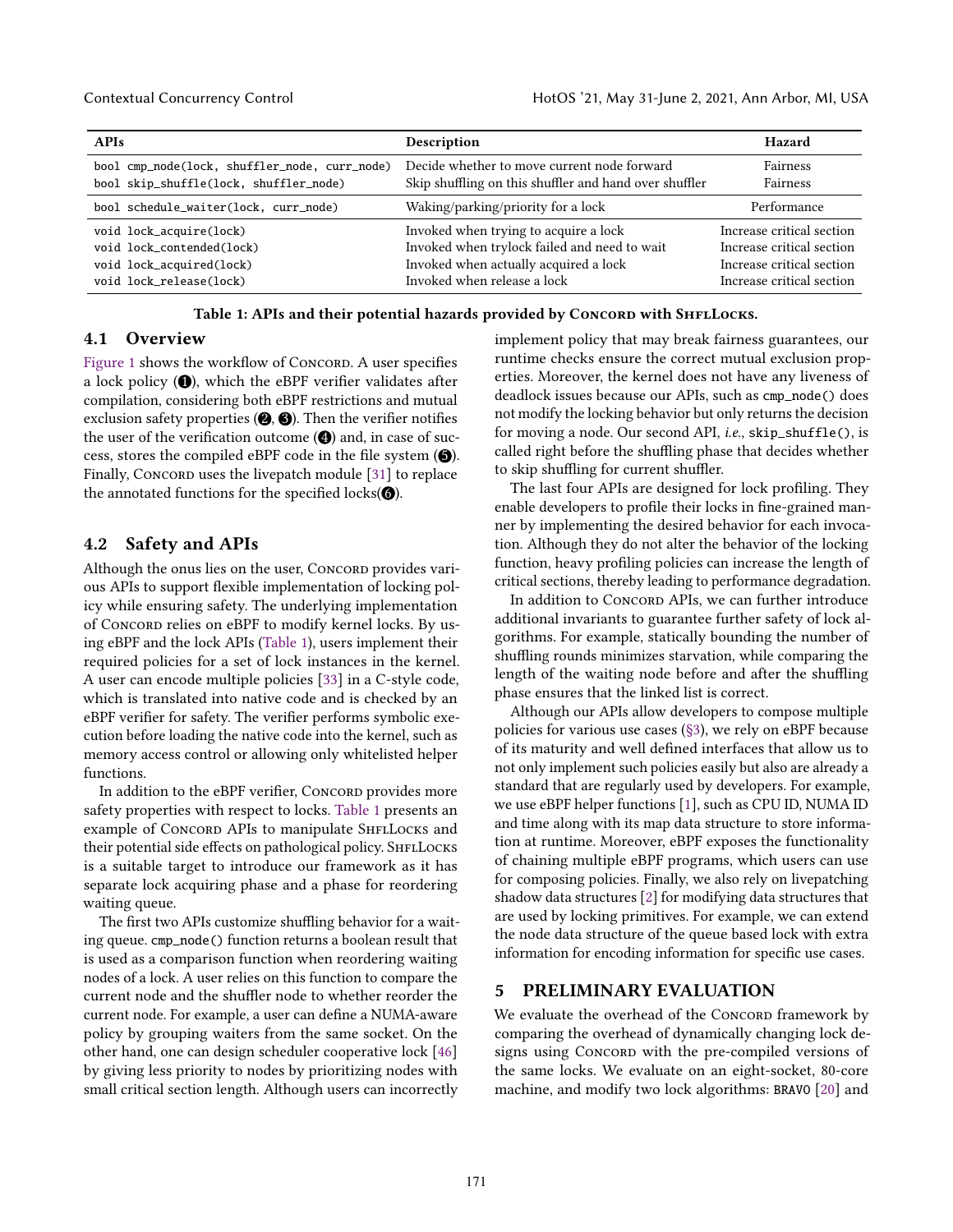<span id="page-5-0"></span>

Figure 2: Impact of CONCORD on BRAVO and SHFLLOCK.

SHFLLOCK [\[33\]](#page-6-7). For the BRAVO, we explicitly switch between a neutral readers-writer lock to a distributed version for readers. In the case of SHFLLOCK, we implement the NUMAawareness policy.

In [Figure 2](#page-5-0) (a) and (b), we use two micro-benchmarks [\[9\]](#page-6-30) that severely stress readers for BRAVO and writers for the SHFLLOCK, respectively. We observe that CONCORD has almost negligible overhead, while providing the flexibility to modify the behavior of the lock on the fly. [Figure 2](#page-5-0) (c) shows the worst-case slowdown of Concord. We use a benchmark [\[54\]](#page-7-18) that uses a global lock to protect the hash table. The benchmark shows the normalized throughput of SHFLLOCK and CONCORD-SHFLLOCK. We observe that dynamically modifying lock algorithms can incur up to 20% overhead in the worst-case scenario when no userspace code is executed.

## 6 DISCUSSION

 $C<sup>3</sup>$  opens up a new research direction for tuning concurrency control: applications can have even more control of the software stack, by tuning the kernel concurrency control. However, there are multiple challenges to comprehensively realize  $C^3$ .

Composing policies. Application developers provide a set of policies that locks need to apply. Composing multiple policies is a difficult task, especially when some of the policies could be conflicting. We would like to automate this process by leveraging program synthesis [\[38,](#page-7-19) [51\]](#page-7-20), that can move the verification of the safety properties entirely in userspace and also provide a safe way to compose conflicting policies.

Overhead in applying policies. A user cannot add too many policies, as their execution may fall on the critical path. Moreover, eBPF also has some overhead, which we have noticed while designing the lock profiler. In the future, we would like to address such challenges by revisiting the eBPF design in the context of lightweight profiling.

Safety. Currently, our model allows a privileged user to modify kernel locks. This model is only applicable to one user using the whole system. However, to handle multi-tenancy in cloud environments, we need a tenant-aware policy composer that does not violate isolation among users. We will try to address this issue with two approaches: synthesizing policies in the userspace to avoid such conflicts and also add runtime checks in the lock algorithms, which are only used if a policy can affect a particular behavior.

Other synchronization mechanisms. Besides locks, there are other synchronization mechanisms, that are heavily used in the kernel, such as RCU [\[40\]](#page-7-21), seqlocks [\[27\]](#page-6-31), wait events [\[53\]](#page-7-22), etc. Extending Concord to support them will further allow applications to improve their performance. Our approach also opens up new ways to expose various system-based higher level synchronization mechanisms that are important for overall correctness [\[3\]](#page-6-32).

Modifying locks in userspace applications. In addition to kernel locks, userspace applications have their own locks that are generic in nature. We plan to extend CONCORD for userspace applications that provides more control of the concurrency control in a dynamic manner, while the application is running. In contrast, existing techniques, such as library interposition, allow only a one time change to a different lock implementation when the application starts its execution.

## 7 CONCLUSION

Kernel synchronization primitives have a huge impact on some applications' performance and scalability. However, controlling kernel synchronization primitives is out of reach for application developers. This paper proposes a new paradigm, called *contextual concurrency control* ( $C^3$ ) that allows userspace applications to fine tune the kernel concurrency primitives.  $C^3$  opens up a new way to think about specializing the software stack and accelerates innovation in the field of kernel synchronization.

## 8 ACKNOWLEDGMENT

We thank the anonymous reviewers for their helpful feedback. This research was supported, in part, by the NSF award CNS-1563848, CNS-1704701, CRI-1629851 and CNS-1749711 ONR under grant N00014-18-1-2662, N00014-15- 1-2162, N00014-17-1-2895, DARPA AIMEE grant under Agreement No. HR00112090034 and ETRI IITP/KEIT[2014-3- 00035], and gifts from Facebook, Mozilla, Intel, VMware and Google.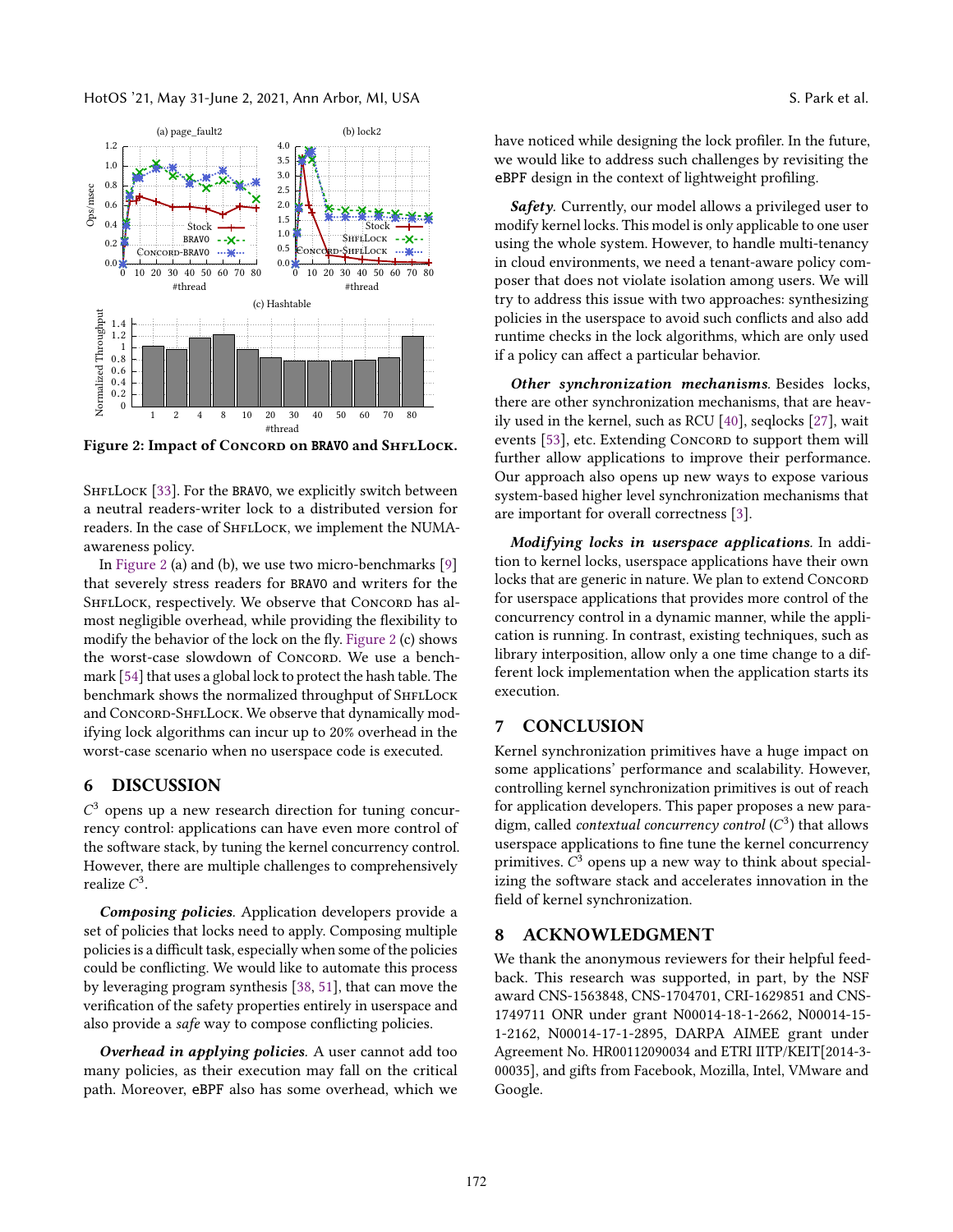#### **REFERENCES**

- <span id="page-6-28"></span>[1] 2020. Linux eBPF helper functions (version: 5.4). (2020). [https://git.kernel.org/pub/scm/linux/kernel/git/torvalds/linux.](https://git.kernel.org/pub/scm/linux/kernel/git/torvalds/linux.git/tree/include/uapi/linux/bpf.h?h=v5.4) [git/tree/include/uapi/linux/bpf.h?h=v5.4.](https://git.kernel.org/pub/scm/linux/kernel/git/torvalds/linux.git/tree/include/uapi/linux/bpf.h?h=v5.4)
- <span id="page-6-29"></span>[2] 2020. Shadow Variables. (2020). [https://www.kernel.org/doc/html/](https://www.kernel.org/doc/html/latest/livepatch/shadow-vars.html) [latest/livepatch/shadow-vars.html.](https://www.kernel.org/doc/html/latest/livepatch/shadow-vars.html)
- <span id="page-6-32"></span>[3] Nadav Amit, Amy Tai, and Michael Wei. 2020. Don't Shoot down TLB Shootdowns!. In Proceedings of the 15th European Conference on Computer Systems (EuroSys). Virtual, 14.
- <span id="page-6-10"></span>[4] Apple. 2020. Small chip. Giant leap. (2020). [https://www.apple.com/](https://www.apple.com/mac/m1/) [mac/m1/.](https://www.apple.com/mac/m1/)
- <span id="page-6-24"></span>[5] ARM. [n. d.]. Processing Architecture for Power Efficiency and Performance. ([n. d.]).
- <span id="page-6-11"></span>[6] ARM. 2016. The ARMv8-A Architecture Reference Manual. (2016). [http://infocenter.arm.com/help/index.jsp?topic=/com.arm.doc.](http://infocenter.arm.com/help/index.jsp?topic=/com.arm.doc.subset.architecture.reference/index.html) [subset.architecture.reference/index.html.](http://infocenter.arm.com/help/index.jsp?topic=/com.arm.doc.subset.architecture.reference/index.html)
- <span id="page-6-17"></span>[7] Jens Axboe. 2019. Ringing in a new asynchronous I/O API. (2019). [https://lwn.net/Articles/776703/.](https://lwn.net/Articles/776703/)
- <span id="page-6-16"></span>[8] Ashish Bijlani and Umakishore Ramachandran. 2019. Extension Framework for File Systems in User space. In Proceedings of the 2019 USENIX Annual Technical Conference (ATC). Renton, WA, 121–134.
- <span id="page-6-30"></span>[9] Anton Blanchard. 2013. will-it-scale. (2013). [https://github.com/](https://github.com/antonblanchard/will-it-scale) [antonblanchard/will-it-scale.](https://github.com/antonblanchard/will-it-scale)
- <span id="page-6-23"></span>[10] Mike Blasgen, Jim Gray, Mike Mitoma, and Tom Price. 1979. The Convoy Phenomenon. SIGOPS Oper. Syst. Rev. 13, 2 (April 1979), 20– 25.
- <span id="page-6-15"></span>[11] Silas Boyd-Wickizer, Haibo Chen, Rong Chen, Yandong Mao, M. Frans Kaashoek, Robert Morris, Aleksey Pesterev, Lex Stein, Ming Wu, Yuehua Dai, Yang Zhang, and Zheng Zhang. 2008. Corey: An Operating System for Many Cores. In Proceedings of the 8th USENIX Symposium on Operating Systems Design and Implementation (OSDI). San Diego,  $CA$
- <span id="page-6-5"></span>[12] Silas Boyd-Wickizer, Austin T. Clements, Yandong Mao, Aleksey Pesterev, M. Frans Kaashoek, Robert Morris, and Nickolai Zeldovich. 2010. An Analysis of Linux Scalability to Many Cores. In Proceedings of the 9th USENIX Symposium on Operating Systems Design and Implementation (OSDI). Vancouver, Canada, 1–16.
- <span id="page-6-6"></span>[13] Silas Boyd-Wickizer, M. Frans Kaashoek, Robert Morris, and Nickolai Zeldovich. 2012. Non-scalable locks are dangerous. In Proceedings of the Linux Symposium. Ottawa, Canada.
- <span id="page-6-26"></span>[14] B. B. Brandenburg and J. H. Anderson. 2011. Spin-based reader-writer synchronization for multiprocessor real-time systems. In Real Time Systems. 184–193. <https://doi.org/10.1109/ECRTS.2009.14>
- <span id="page-6-4"></span>[15] Marco Spaziani Brunella, Giacomo Belocchi, Marco Bonola, Salvatore Pontarelli, Giuseppe Siracusano, Giuseppe Bianchi, Aniello Cammarano, Alessandro Palumbo, Luca Petrucci, and Roberto Bifulco. 2020. hXDP: Efficient Software Packet Processing on FPGA NICs. In Proceedings of the 14th USENIX Symposium on Operating Systems Design and Implementation (OSDI). Virtual, 973–990.
- <span id="page-6-8"></span>[16] Irina Calciu, Dave Dice, Yossi Lev, Victor Luchangco, Virendra J. Marathe, and Nir Shavit. 2013. NUMA-aware Reader-writer Locks. In Proceedings of the 18th ACM Symposium on Principles and Practice of Parallel Programming (PPOPP). Shenzhen, China, 157–166.
- <span id="page-6-21"></span>[17] Irina Calciu, M. Talha Imran, Ivan Puddu, Sanidhya Kashyap, Hasan Al Maruf, Onur Mutlu, and Aasheesh Kolli. 2021. Rethinking Software Runtimes for Disaggregated Memory. In International Conference on Architectural Support for Programming Languages and Operating Systems

#### Contextual Concurrency Control HotOS '21, May 31-June 2, 2021, Ann Arbor, MI, USA

(ASPLOS).

- <span id="page-6-18"></span>[18] Jonathan Corbet. 2015. User-space page fault handling. (2015). [https:](https://lwn.net/Articles/636226/) [//lwn.net/Articles/636226/.](https://lwn.net/Articles/636226/)
- <span id="page-6-25"></span>[19] Ian Cutress. 2020. Intel Alder Lake: Confirmed x86 Hybrid with Golden Cove and Gracemont for 2021. (2020). [https://www.anandtech.com/show/15979/](https://www.anandtech.com/show/15979/intel-alder-lake-confirmed-x86-hybrid-with-golden-cove-and-gracemont-for-2021) [intel-alder-lake-confirmed-x86-hybrid-with-golden-cove-and-gracemont-for-2021.](https://www.anandtech.com/show/15979/intel-alder-lake-confirmed-x86-hybrid-with-golden-cove-and-gracemont-for-2021)
- <span id="page-6-13"></span>[20] Dave Dice and Alex Kogan. 2019. BRAVO: Biased Locking for Reader-Writer Locks. In Proceedings of the 2019 USENIX Annual Technical Conference (ATC). USENIX Association, Renton, WA, 315–328.
- <span id="page-6-19"></span>[21] Dave Dice and Alex Kogan. 2019. Compact NUMA-aware Locks. In Proceedings of the Fourteenth EuroSys Conference 2019 (EuroSys '19). ACM, New York, NY, USA, Article 12, 15 pages.
- <span id="page-6-9"></span>[22] David Dice, Virendra J. Marathe, and Nir Shavit. 2012. Lock Cohorting: A General Technique for Designing NUMA Locks. In Proceedings of the 17th ACM Symposium on Principles and Practice of Parallel Programming (PPOPP). New Orleans, LA, 247–256.
- <span id="page-6-14"></span>[23] Dawson R. Engler, M. Frans Kaashoek, and James W. O'Toole. 1995. Exokernel: An Operating System Architecture for Application-Level Resource Management. In Proceedings of the 15th ACM Symposium on Operating Systems Principles (SOSP). Copper Mountain, CO.
- <span id="page-6-20"></span>[24] Panagiota Fatourou and Nikolaos D. Kallimanis. 2012. Revisiting the Combining Synchronization Technique. In Proceedings of the 17th ACM Symposium on Principles and Practice of Parallel Programming (PPOPP). New Orleans, LA, 257–266.
- <span id="page-6-22"></span>[25] Thomas Friebel. 2008. How to Deal with Lock-Holder Preemption. Technical Report. Xen Summit.
- <span id="page-6-2"></span>[26] Brendan Greggs. 2019. BPF: A New Type of Software. (2019). [http://www.brendangregg.com/blog/2019-12-02/](http://www.brendangregg.com/blog/2019-12-02/bpf-a-new-type-of-software.html) [bpf-a-new-type-of-software.html.](http://www.brendangregg.com/blog/2019-12-02/bpf-a-new-type-of-software.html)
- <span id="page-6-31"></span>[27] Gregory Haskins. 2008. seqlock: serialize against writers. (2008). [https://lwn.net/Articles/296209/.](https://lwn.net/Articles/296209/)
- <span id="page-6-3"></span>[28] IETF. 2007. A Remote Direct Memory Access Protocol Specification. (2007). [https://tools.ietf.org/html/rfc5040.](https://tools.ietf.org/html/rfc5040)
- <span id="page-6-0"></span>[29] Intel. 2016. Introduction to the Storage Performance Development Kit (SPDK). (2016). [https:](https://software.intel.com/content/www/us/en/develop/articles/introduction-to-the-storage-performance-development-kit-spdk.html) [//software.intel.com/content/www/us/en/develop/articles/](https://software.intel.com/content/www/us/en/develop/articles/introduction-to-the-storage-performance-development-kit-spdk.html) [introduction-to-the-storage-performance-development-kit-spdk.](https://software.intel.com/content/www/us/en/develop/articles/introduction-to-the-storage-performance-development-kit-spdk.html) [html.](https://software.intel.com/content/www/us/en/develop/articles/introduction-to-the-storage-performance-development-kit-spdk.html)
- <span id="page-6-27"></span>[30] Rishabh Iyer, Luis Pedrosa, Arseniy Zaostrovnykh, Solal Pirelli, Katerina Argyraki, and George Candea. 2019. Performance Contracts for Software Network Functions. In Proceedings of the 16th USENIX Symposium on Networked Systems Design and Implementation (NSDI). Boston, MA, 517–530.
- <span id="page-6-12"></span>[31] Seth Jennings. 2014. Kernel Live Patching. (2014). [https://lwn.net/](https://lwn.net/Articles/619390/) [Articles/619390/.](https://lwn.net/Articles/619390/)
- <span id="page-6-1"></span>[32] Rohan Kadekodi, Se Kwon Lee, Sanidhya Kashyap, Taesoo Kim, Aasheesh Kolli, and Vijay Chidambaram. 2019. SplitFS: Reducing Software Overhead in File Systems for Persistent Memory. In Proceedings of the 27th ACM Symposium on Operating Systems Principles (SOSP). Ontario, Canada.
- <span id="page-6-7"></span>[33] Sanidhya Kashyap, Irina Calciu, Xiaohe Cheng, Changwoo Min, and Taesoo Kim. 2019. Scalable and Practical Locking With Shuffling. In Proceedings of the 27th ACM Symposium on Operating Systems Principles (SOSP). Ontario, Canada.